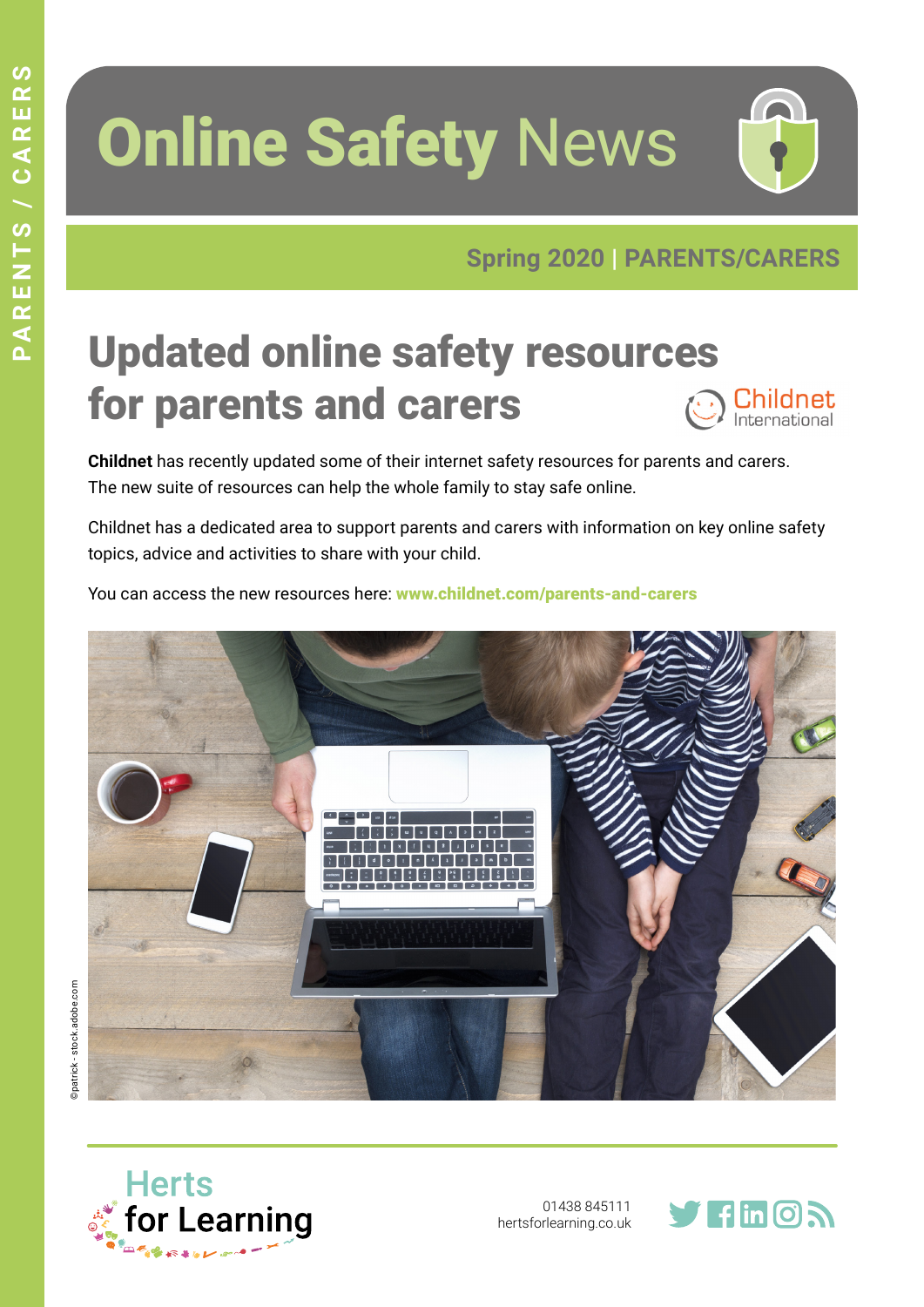# BBC 'Own It' keyboard and App

If your child has got their first smartphone, then this app, which has been developed by the **BBC**, may be of interest to you.

A specially designed interactive custom keyboard is downloaded with the app. As the child types using the keyboard, depending on the content of their text, safety and wellbeing questions and reminders are given on the screen. If, for example, your child is typing personal information, such as a mobile number or email address, the app will intervene and tell the child to 'think safe' before sharing. Everything your child types is kept completely private, and never leaves the 'Own It' app on their phone.

The BBC explains, the app can help in 'supporting their digital wellbeing, showing them how to make smarter and better informed choices and helping them grow into confident, positive and happy digital citizens.'

To find out more visit: https://www.bbc.com/ownit/take-control/own-it-app



#### 11 things you should know about loot boxes



Parents and carers may have seen stories about loot boxes in the news recently. **Childnet** has written an article to help clarify the key information about loot boxes, what they mean for young people and their online safety and what parents can do to encourage safe and responsible usage. [The article can be accessed here.](https://www.childnet.com/blog/11-things-you-should-know-about-loot-boxes-?utm_medium=email&utm_campaign=Childnet%20Newsletter%20-%2023rd%20September%202019&utm_content=Childnet%20Newsletter%20-%20%2023rd%20September%202019+CID_640a99c24defed25f120493bc79b123f&utm_source=Campaign%20Monitor&utm_term=Find%20out%20more)

2

**BBC** 'Own It' also has a really useful resource about loot boxes: https://www.bbc.com/ownit/take-control/loot-box-breakdown